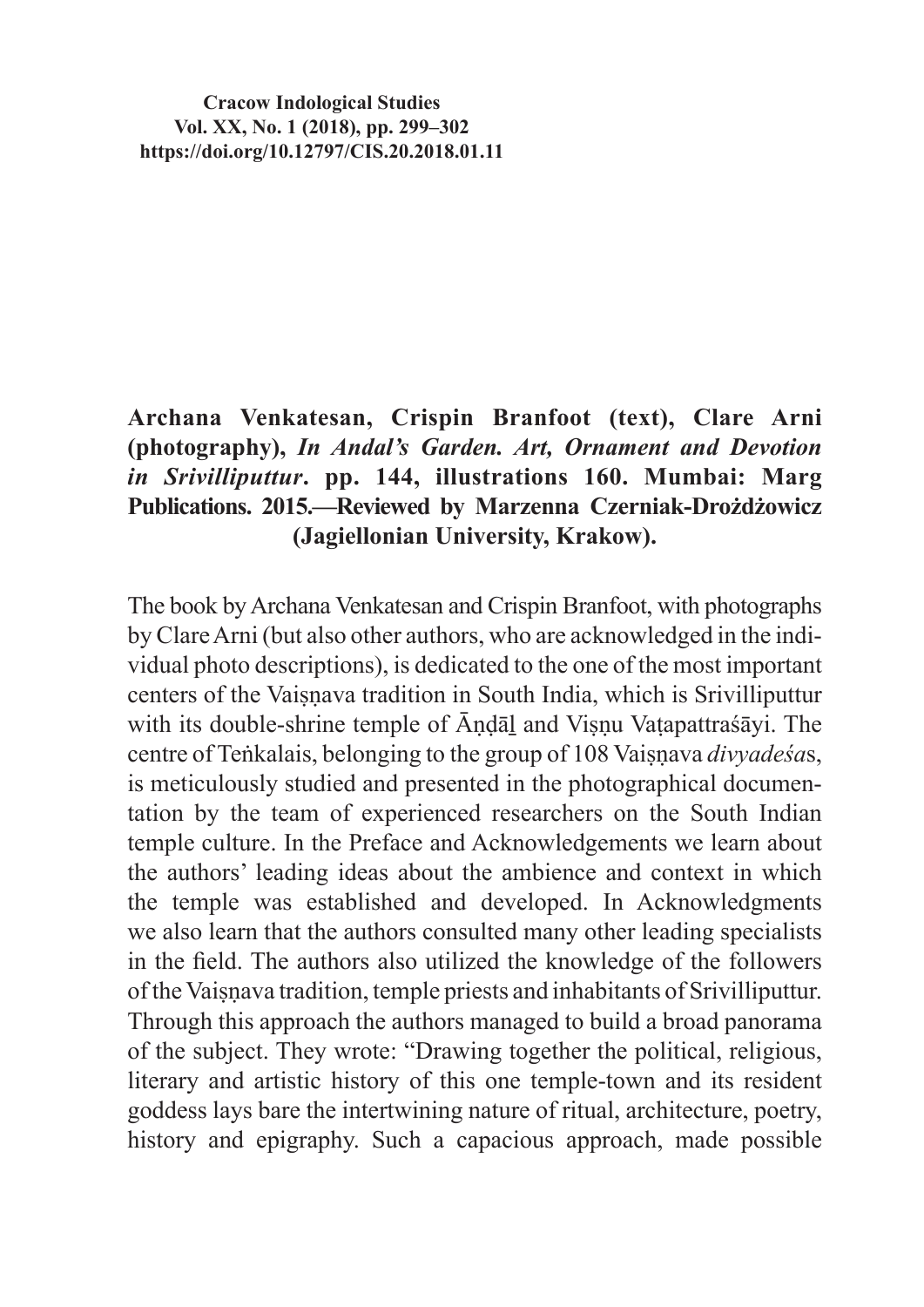through the collaborative process, expands this small temple-town well beyond its boundaries, and affirms the truth of Andal's name: She Who Rules" (p. 2 of the Preface). The authors also mention their wish to create a book which would be a scholarly work, but at the same time remains accessible to a broader audience. This task is fulfilled by presenting the material in a reader-friendly way, including traditional stories about Āṇḍāḻ and the temple, and providing rich visual material.

The book is divided into six chapters. Chapter 1 (p. 21) is entitled "Andal Stories". We learn about the life of Āṇḍāḻ and her works, namely the *Tiruppāvai* and the *Nāccivār Tirumoli*. The traditional stories of Āṇḍāḻ's life, based on *sthalapurāṇa*s, for example the *Srivilliputtur Sthala Purana* (original transcription used in the book), are recalled. As the authors write, the only historical information about Āṇḍāḻ appears in the *phalaśruti* part of the *Tiruppāvai* and the *Nācciyār Tirumoḻi*. Here we read that the poetess named Kotai lived in the town called Putuvai or Villi's Putuvai and that she was related to Visnucitta. Though Śrīvaisnavas treat Āndāl/Kotai as the daughter of Viṣṇucitta, she herself did not make it explicit. On the basis of this information and due to the fact that later sources connect Visnucitta and Āṇḍāḻ with some Pandya rulers, the authors suppose that their lives could be dated to the second half of the 9<sup>th</sup> century AD. The two above mentioned works of Āṇḍāḻ are included in Book 1 of the First Thousand (*mutal ayiram*) of the *Nalayira Divya Prabandham*. In the first chapter the authors address also the issue of the iconography of the images.

In Chapter 2 (p. 41) entitled "Patronage in Pandyanadu" the authors consider the role of the royal patronage in the development and growth of the Srivilliputtur temple. The general opinion which is also shared by the authors (p. 59), supposes that the oldest shrine in this place was the Vaṭapattraśāyi temple of the  $10<sup>th</sup>$  century AD, whilst the famous *rājagopura*, which is the symbol of the Tamil Nadu State Government, was built in the  $17<sup>th</sup>$  century. The still used temple car—*ter* (*ratha*) was consecrated in 1849. A careful study on the development of the temple architecture with regard to dynasties, especially the Pandyas, compares the Srivilliputtur temple with such other Vaisnava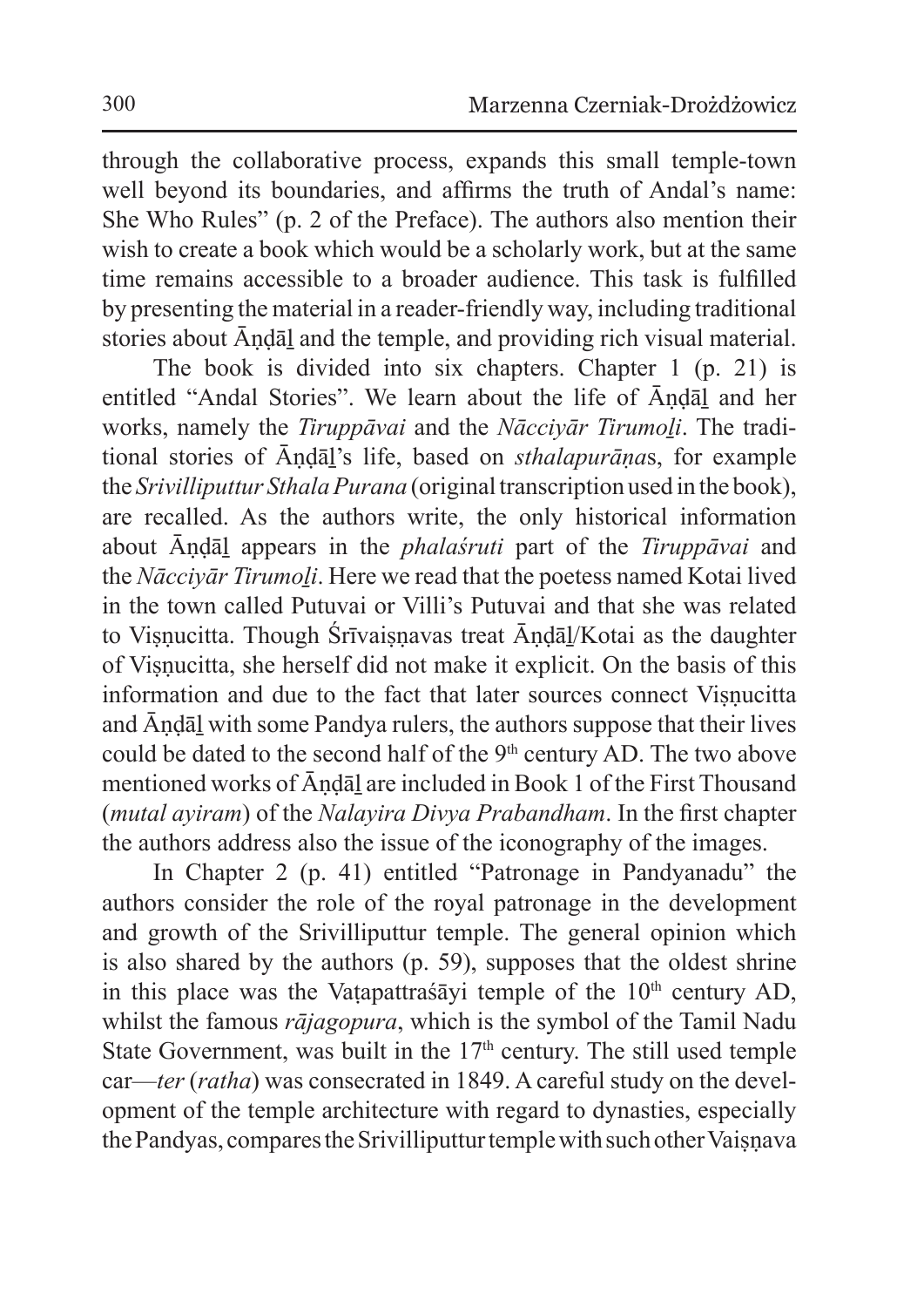sacred places as Alagar Koil (Alagar Koil village near Madurai) and Kudal Alagar (Madurai).

Chapter 3 (p. 62), entitled "Approaching Andal" describes, among other things, the way in which the temple functions and how the specific features of the worship are connected with the fact that the shrine of Vaṭapattraśāyi is situated on the upper level, and thus it is relevant to other multi-floored Visnu temples. The authors refer also to other characteristic features of the temple architecture and sculptures, for example they note that the Gopala Vilasa mandapa is provided with wooden panels and the Kalyanamandapa's walls with murals of the 18<sup>th</sup> century AD representing the *Rāmāyaṇa* story; as specific to the temple they mention the Nayaka sculptures depicting battle scenes, for instance representing Laksmana cutting Śūrpaṇakhā's breast.

Chapter 4 (p. 85), "Adornment and Adoration in Srivilliputtur" refers to the two types of worship of Āṇḍāḻ: inside and outside the temple. In these contexts the authors describe the specific features of the Brahmotsava festival, which in this temple takes place in August. One of the peculiarities of the temple is the role and performance of the Araiyars, a Brahmin group entitled to the recitation of the Āṇḍāḻ's *Tiruppāvai*, while wearing a special cap, during Margali/Tailotsava Festival of Ceremonial Bath/Festival of Oil Anointing.

In Chapter 5 (p. 109), "Landscapes of Devotion", the authors touch on the issue of sacred geography, building the net of holy places; they speak also about the portrait sculptures of the Nayakas and their patronage of the Āṇḍāḻ cult.

Chapter 6 (p. 127) entitled "Andal of a Thousand Names" refers to the contemporary ( $20<sup>th</sup>$ - and  $21<sup>st</sup>$ -century) specifics of the  $\bar{A}$ ndal cult and her important role for the South Indian culture. She exists both in high culture and performative arts as well as in the popular culture, especially of Tamilnadu.

The book is supplemented with the Glossary (p. 138), Bibliography (p. 140) and Index (p. 142).

Venkatesan and Branfoot's book, being the result of the collaborative work of the two authors, who also consulted other specialists in the field